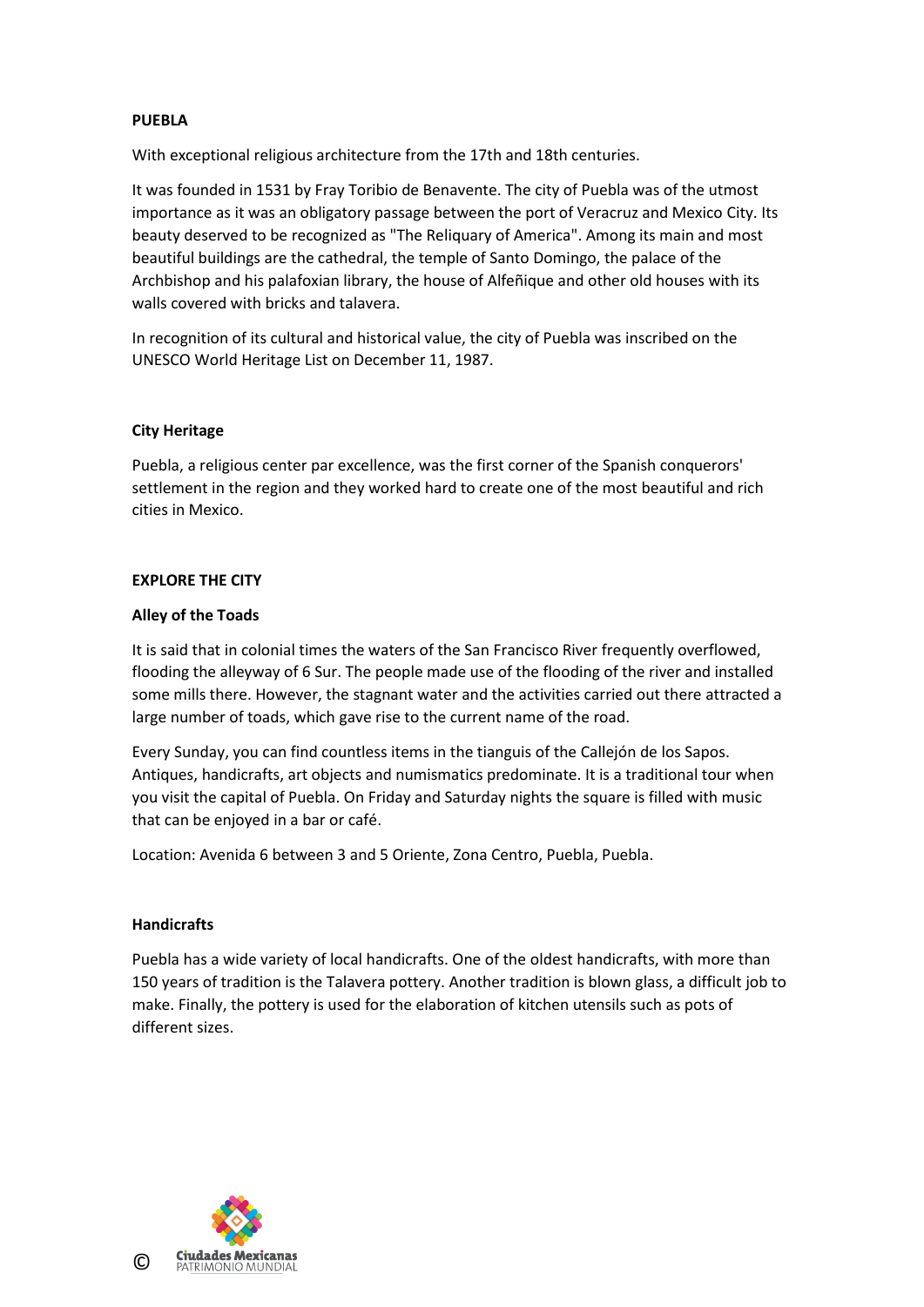## **Municipal Palace**

The original building underwent several modifications; in 1704 it was demolished and rebuilt with a graceful two-level archway. Around 1897 a new project was commissioned to the English architect Charles T.S. Hall who designed it in English Elizabethan style, concluding the work in 1906.

The elegant double arcade courtyard stands out. The majestic marble staircase, the stained glass windows allegorical to the city and above all, the great hall of Cabildos, Renaissance style, with paintings by the artist Herrera Gutiérrez. There, they preside over the two royal certificates: the one that grants the title of City to the Puebla de los Ángeles and the other that confers its own coat of arms.

The façade houses a replica of the "Esquilón San José" (Bell of Dolores), a gift from the then President of the Republic, Mr. Adolfo López Mateos, which is played every September 15, during the "Cry of Independence" ceremony.

## **Amparo Museum**

The Amparo Museum building was part of a group of buildings that had different uses over time. Its history dates back to the 16th century when in 1538 the first hospital in the city of Puebla, called San Juan de Letrán, known as "El Hospitalito", was founded.

Around 1642, Bishop Juan de Palafox y Mendoza requested that the sick be transferred to another hospital. The building and the adjoining properties that included the vegetable garden and an unbuilt plot of land changed their use, housing several schools, such as the School for Girls dedicated to the Purest Conception, and a shelter for married women or widows.

Likewise, its walls saw the passing of a priest's house, a nursing home and private homes. From 1871, part of the building housed the house of Vicente Espinosa Bandini, grandfather of Manuel Espinosa Yglesias, founder of the Amparo Museum.

The vestibule opens with a portrait of Mrs. Amparo Rugarcía by Diego Rivera and a painting of her grandson, Pedro Diego Alvarado Rivera, alluding to the layout of Puebla by the angels and the crossbreeding; as well as a frieze of pre-Hispanic stamps and a glass Tzompantli, works by the architect Pedro Ramírez Vázquez, a museum adapter.

In the 20th century, the complex was adapted by Architect Pedro Ramírez Vázquez to house the Amparo Museum, inaugurated in February 1991.

Schedule: monday, wednesday to friday and sunday from 10:00 to 18:00 hrs, saturdays from 10:00 to 21:00 hrs.

Location: Calle 2 Sur No. 708, Centro, 72000 Puebla, Puebla.

Contact: Tel. 01 (222) 229 3850

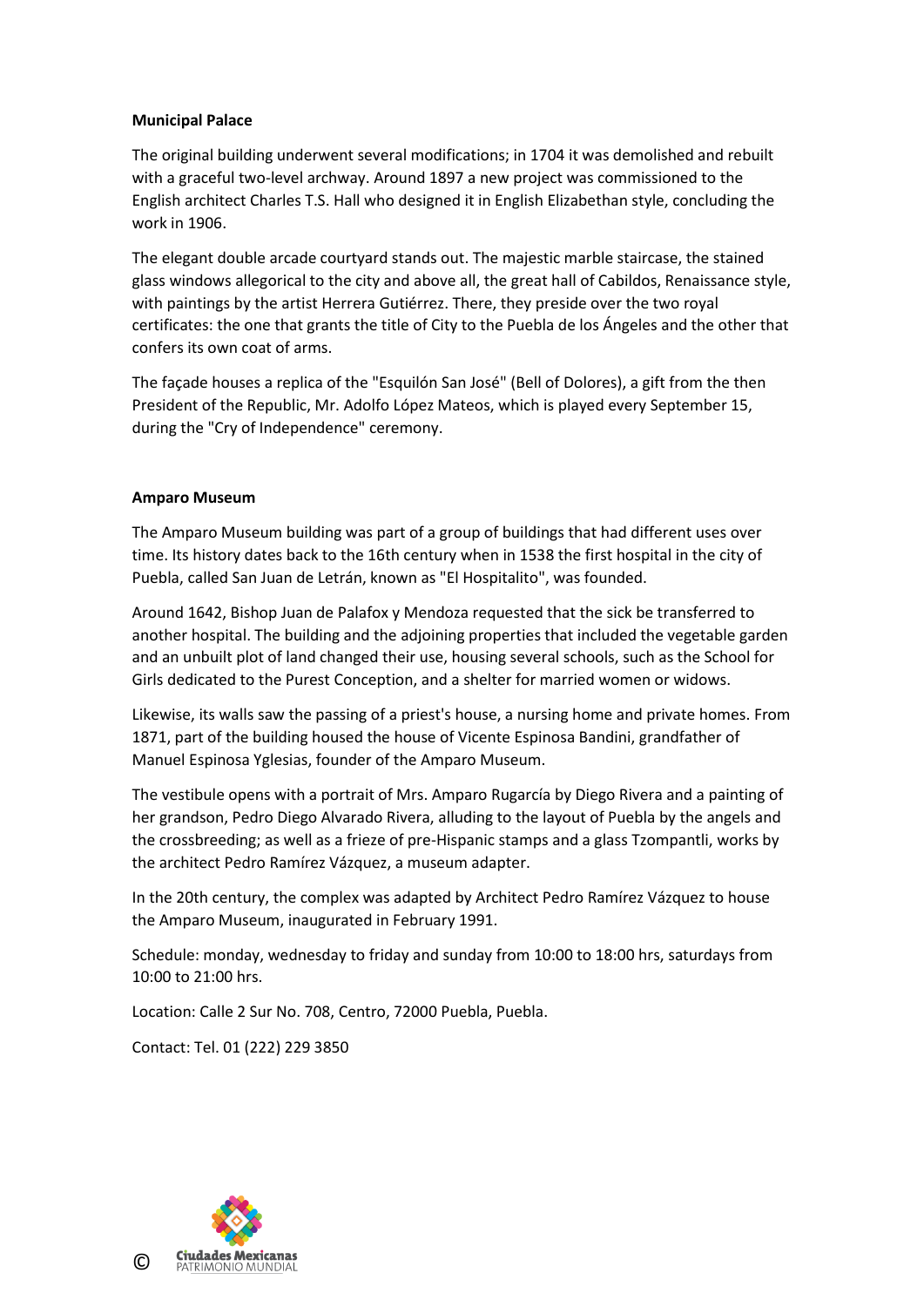# **The Parián**

Old square of San Roque that was built in 1801. It is covered in most parts by brick with talavera tiles in the poblano style. It is considered as the first artisan market of the city and since 1961 it occupies the facilities of what was the old market called El Parián.

Currently the place is properly conditioned and renovated, with a total of 112 stores, where the most varied handicrafts produced in the different regions of the state are sold.

In El Parián you can find: talavera; textiles; saddlery; ceramics; pottery; wood and palm handicrafts; jewelry; chopped paper; blown glass; amate paper from Pahuatlán, the prestigious Puebla sweet shop and a large number of Puebla souvenirs.

Schedule: Monday to Sunday from 10:00 to 20:00 hrs.

Location: Corner 2 East and 6 Nte. No. No. 205, Centro, 72000 Puebla, Puebla.

#### **Alfeñique House**

It is a construction of particular beauty, representative of the Baroque art of Novohispano. The construction belongs to the last third of the 18th century, whose architectural elements, applied by the architect Antonio de Santamaría Incháurregui, gave the house a relevance and significance that is reflected to this day.

It has been known as Casa de Alfeñique since 1790 because of its richly decorated façade, which seems to be made of sugar paste, egg white and almonds, known in Spain as "dulce de Alfeñique".

This building was commissioned by its owner the master blacksmith Juan Ignacio Morales, the house belonged to the Morales family until 1874.

The second owner of the Casa de Alfeñique was Don Alejandro Ruiz Olavarrieta, founder and patron of the Monte de Piedad Vidal Ruiz until 1896, when he ceded it to the State Public Benefit and thirty years later, on May 5, 1926, during the term of the governor of the State of Puebla, the C. Claudio N. Tirado, became the first museum of the State of Puebla, with the name: Museo Regional del Estado.

The now Museo Casa de Alfeñique houses a collection of approximately one thousand five hundred pieces, in 16 exhibition rooms, on the ground floor, a carriage that was used by the presidential cabinet of Porfirio Díaz and a carriage used by personalities of the Clergy.

Schedule: Tuesday to Sunday from 10:00 to 18:00 hrs.

Location: Av. 4 Oriente No.416, Centro Histórico, 72000 Puebla, Puebla.

Contact: Tel. 01 (222) 232 0458

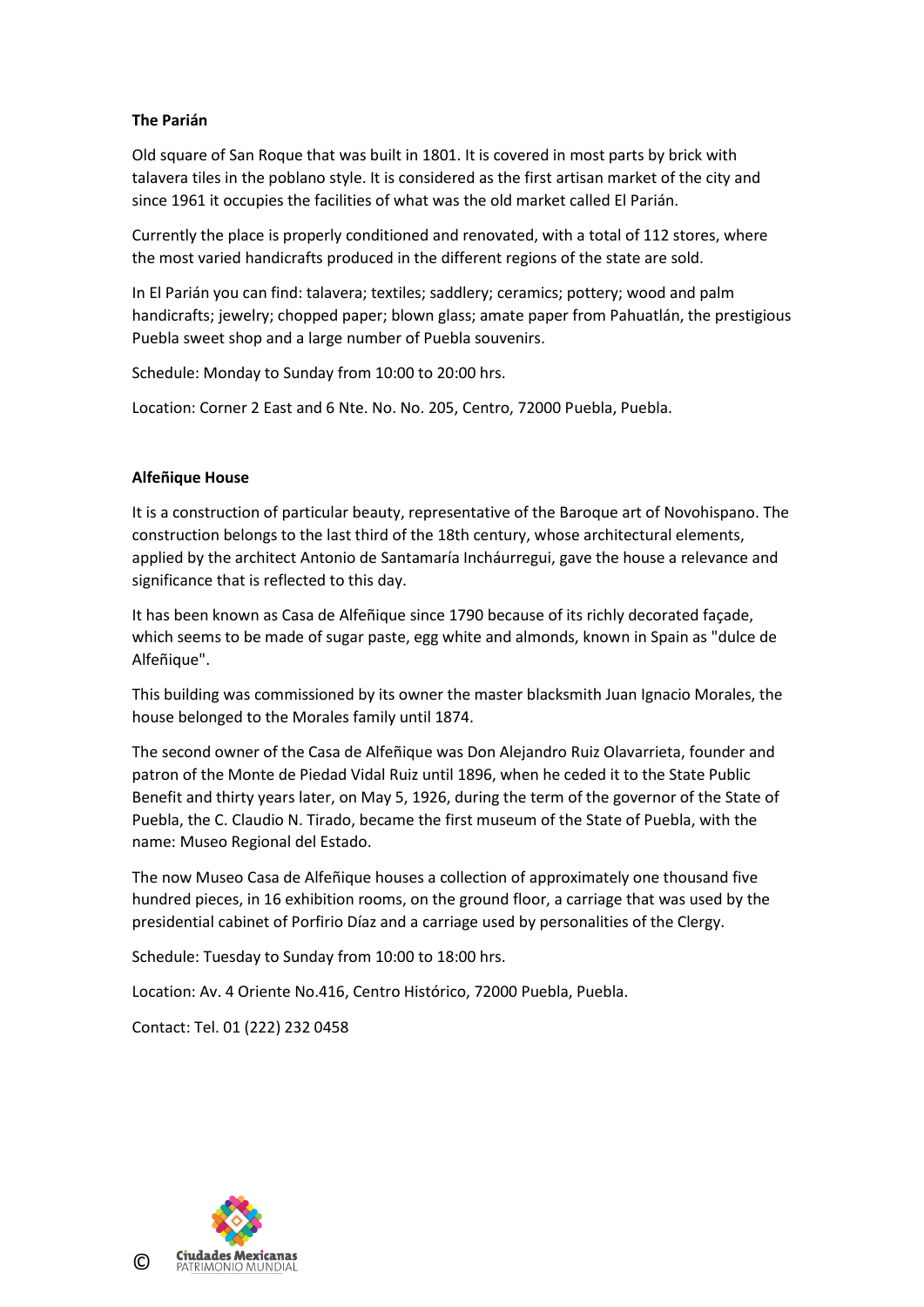## **Gastronomy**

To the immense number of dishes from that region, in which the gastronomic art of the peoples of ancient Mexico is evident, is added the imagery of the food that emerged during the viceregal period. This is how the Puebla table was born, expressed in the tradition and customs of the city of Puebla de los Ángeles, where wooden and clay objects, as well as elegant Talavera tableware, are a must.

Within the wide poblana gastronomy, are the incomparable flavors of: chalupas, pinched, esquites, peneques, picadas quesadillas, tamales, tacos, tlacoyos, tostadas, chilaquiles, memelas, mole de olla, chilemole, corn pudding with rajas, enchiladas, ponteduros, pozole, roasted or cooked corn, atoles, fried foods and flakes, all made from corn. To all this, we can add the stuffed chiles capones, the chiles en nogada, the mole de convento, the mancha mantel, the pipián, the cuitlacoche, the rompope, the lágrimas de obispo, the pasta de almendra, the pancakes of Santa Clara and the famous sweet potatoes from Puebla.

## **Cathedral of Puebla**

The Cathedral of Puebla is the most representative monument of this city. At the beginning of the city the construction of a cathedral was not contemplated, because the seat of the diocese was in Tlaxcala. It was not until 1535 when the then bishop, Fray Julián Garcés, decided to change the seat to this city, beginning the construction of a first cathedral. Years later, the construction of a more dignified Cathedral in Puebla began, so the project was asked of one of the most important architects of those times, the Spanish architect Francisco Becerra.

In 1640, when Bishop Juan de Palafox y Mendoza arrived in the city, he found that the construction works were stopped, so he decided to give the definitive impulse, so Bishop Palafox consecrated the Cathedral of Puebla with a mass on April 18, 1649, still missing the facades and towers.

The construction of the famous towers of this Cathedral took almost two centuries. The north tower, begun in the early 17th century, was completed in 1678 and the south tower was completed 90 years later in 1768. These towers are the highest of the Latin American cathedrals, with more than 70 meters.

One of the most enigmatic spaces of the Cathedral is located behind the central door, called "the Forgiveness". There are the cenotaph (a funerary monument that does not contain the body of the person to whom it is dedicated) of Juan de Palafox and the tombstone of Bishop Pantaleón Álvarez de Abreu. During his bishopric, Juan de Palafox y Mendoza had his gravestone made, but in 1649 he was called to Spain and years later sent to the Diocese of Burgo de Osma. Juan de Palafox y Mendoza died on October 1, 1659 in Spain. However, it was decided that this tombstone would be located in Puebla due to the important role that Palafox and Mendoza play in the development of this city and its cathedral.

Location: 16 de Septiembre s/n, Centro, 72000 Puebla, Puebla.

Contact: Tel. 01 222 232 3803

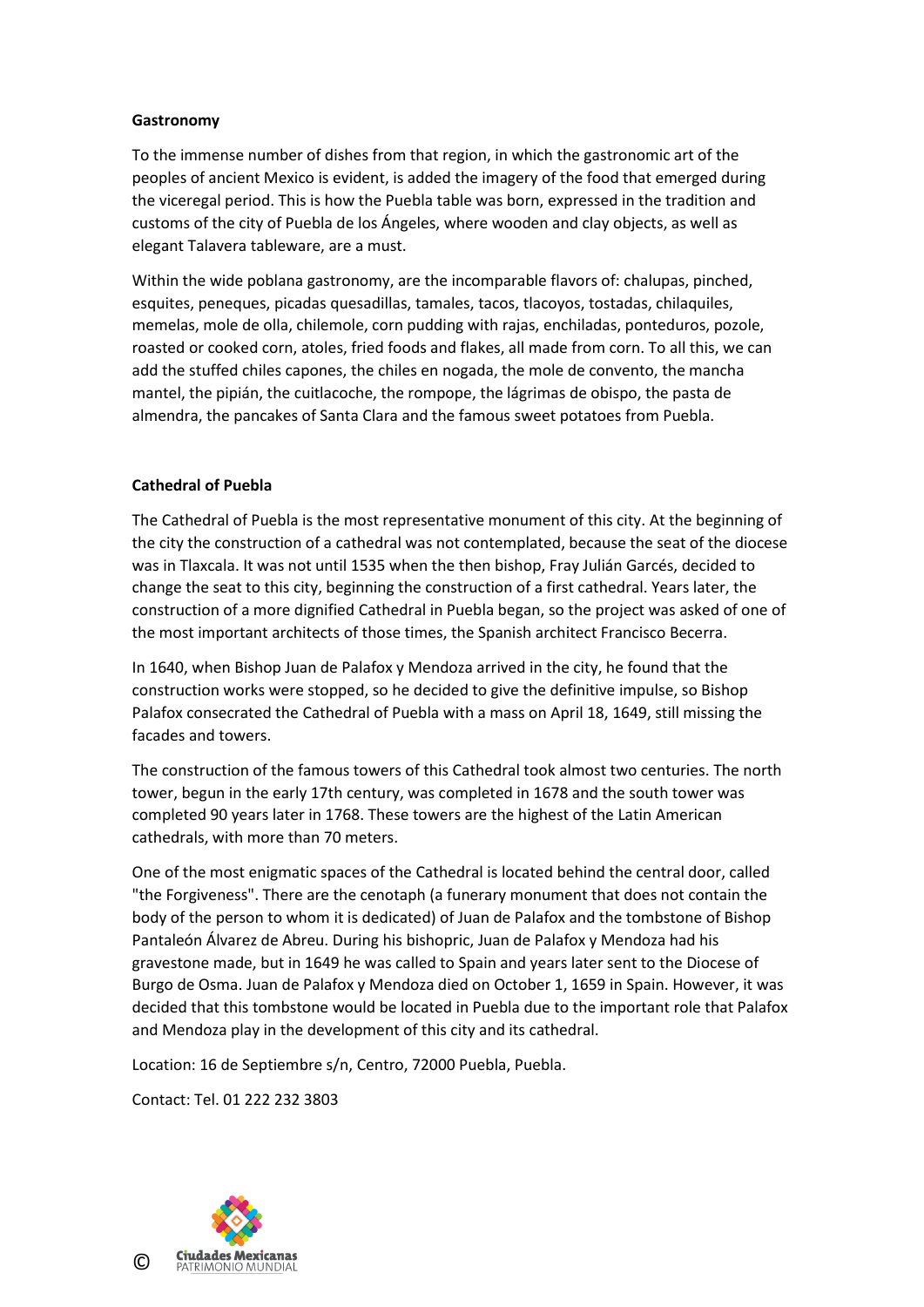## **Palafoxian Library**

Its history begins on September 5, 1646, when the then bishop, Juan de Palafox y Mendoza, donated his private library of 5,000 volumes to the schools of San Pedro and San Juan, on the condition that anyone who knew how to read be allowed access, and not only church members and seminarians, which is why the Palafoxiana Library is considered the first public library of the American continent.

In the great door of the library, there are the coats of arms of the Marquis of Ariza, in memory of the noble title that Juan de Palafox obtained from his father Don Jaime Palafox and Rebolledo, Marquis of Ariza, and the coat of arms of Palafox as Bishop of La Puebla de los Ángeles. Inside is a wooden wheel called a lectern, which allowed readers to consult several books at the same time without placing them on a table.

At the back of the library, the golden altarpiece frames the painting of the "Virgin of Trapani", under which is read the phrase Maria sedes Sapientia, which is translated as Mary Throne of Wisdom, finished off by a painting of Saint Thomas Aquinas.

In addition to being considered the first public library on the continent, it is recognized as the only one in America that still preserves its furniture, shelving and, above all, its collection of 42,556 volumes and 5,345 manuscripts in its original building, the oldest of which is "The Twelve Books of the History of Herodotus", printed in Venice in 1473.

Schedule: Tuesday to Sunday from 10:00 to 17:00 hrs.

Location: Av. 5 Oriente 5, Centro, 72000 Puebla, Puebla

Contact: Tel. 01 (222) 2323483

# **Rosary Chapel**

Located inside the Temple of Santo Domingo de Guzmán, this chapel is considered the greatest jewel of Mexican Baroque thanks to the exquisite decoration inside. Its construction dates from the seventeenth century and is the first in Mexico dedicated to Our Lady of the Rosary.

The sumptuous decoration of onyx, gilded plasterwork, paintings and tiles covered with 22 carat gold leaf make the chapel unique in its kind, considered the eighth wonder of the New World and named a "reliquary of America" by Pope John Paul II in 1979.

The sides of the nave contain 6 canvases by José Rodríguez Carnero, with scenes of the joyful mysteries of the Rosary.

It was the first chapel dedicated to the Virgin of the Rosary that was built in Mexico, as a sign of the great devotion of the Dominicans to the Rosary, also to teach the faithful to pray it, promoting the visual art to educate the people.

Schedule: Monday to Sunday from 10:00 to 12:15 and 16:30 to 18:00 hrs.

Location: Calle 5 de Mayo and 4 Poniente No. 101, Centro, 72000 Puebla, Puebla.

Contact: Tel. 01 (222) 232 3548